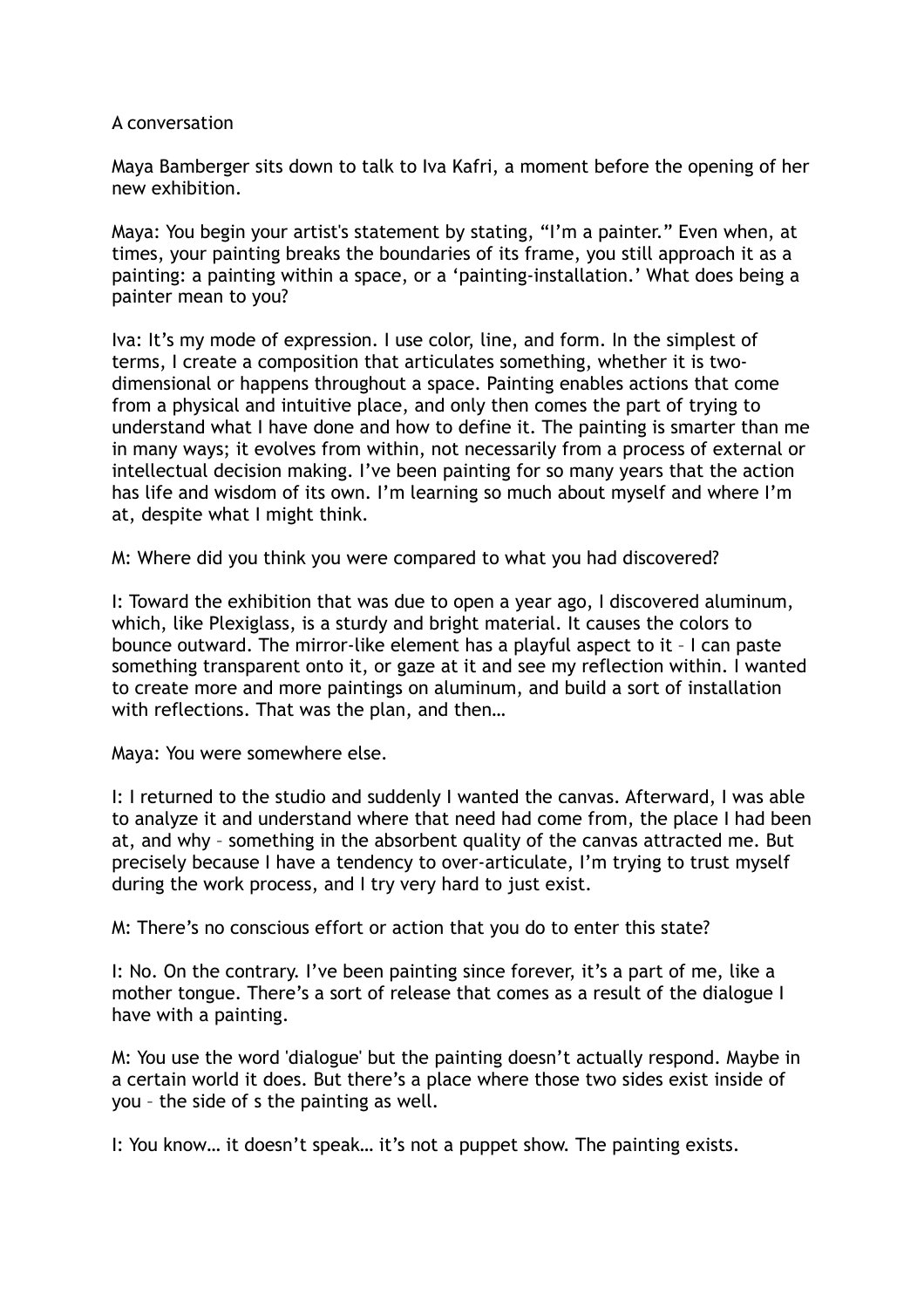M: It's already outside of you.

I: Exactly. I start a painting and the first choice is its surface, which already outlines a certain statement. And then it's in front of me, and I respond with some sort of gesture that seems necessary to me, say a line, a form, a certain color, or an image I paste on, and then **that's** in front of me, and the dialogue develops. There's a certain dialectic of resolution and release, act and observation. I speak the language of the painting.

M: There's also the writing stage, which reoccurs constantly. Is the writing meant to be an outlet for you to refine the initial stream-of-consciousness, to make room for a more intuitive space, or is it a stage of thinking that helps you understand in retrospect actions you had carried out?

I: If it's ahead of an exhibition, it can be reflections that help me understand where I'm at and what I want to say and how I want to communicate it. At other times, it's my impression of what's happening at that moment.

M: That purple line feels like this to me?

I: Actually, lately I've been trying to occupy that space less and trust myself more, and I don't record every step. Basically... it's evident in the paintings. Everything is so… so transparent, actually. I'm so transparent. I didn't make that connection.

M: Between the writing and the shift in the paintings? What has changed in the paintings that requires less of the writing?

I: I put more emphasis on being inside the painting and less on looking at it. In the painting that was presented in my last exhibition, I was more analytical in terms of the forms of action: to place, to look, to think, to remove.

M: Bursting out less.

I: Now I need to be completely as one with the painting.

M: Which to you has always felt like what you've been doing, but suddenly there's a spectrum.

I: The idea that had always guided me was that ultimately there would be minimal distance between myself and the painting. That's how I measure it. So as far as I'm concerned, I didn't see myself as analytical even then.

M: If we act on instinct, there's less distance, and if we act logically there's more of it? Can't the closeness to the work come from somewhere else?

I: I don't feel that there's more distance between me and the earlier works. Only in terms of their appearance – the space between the gestures has been more visible then, and is less so in the paintings now.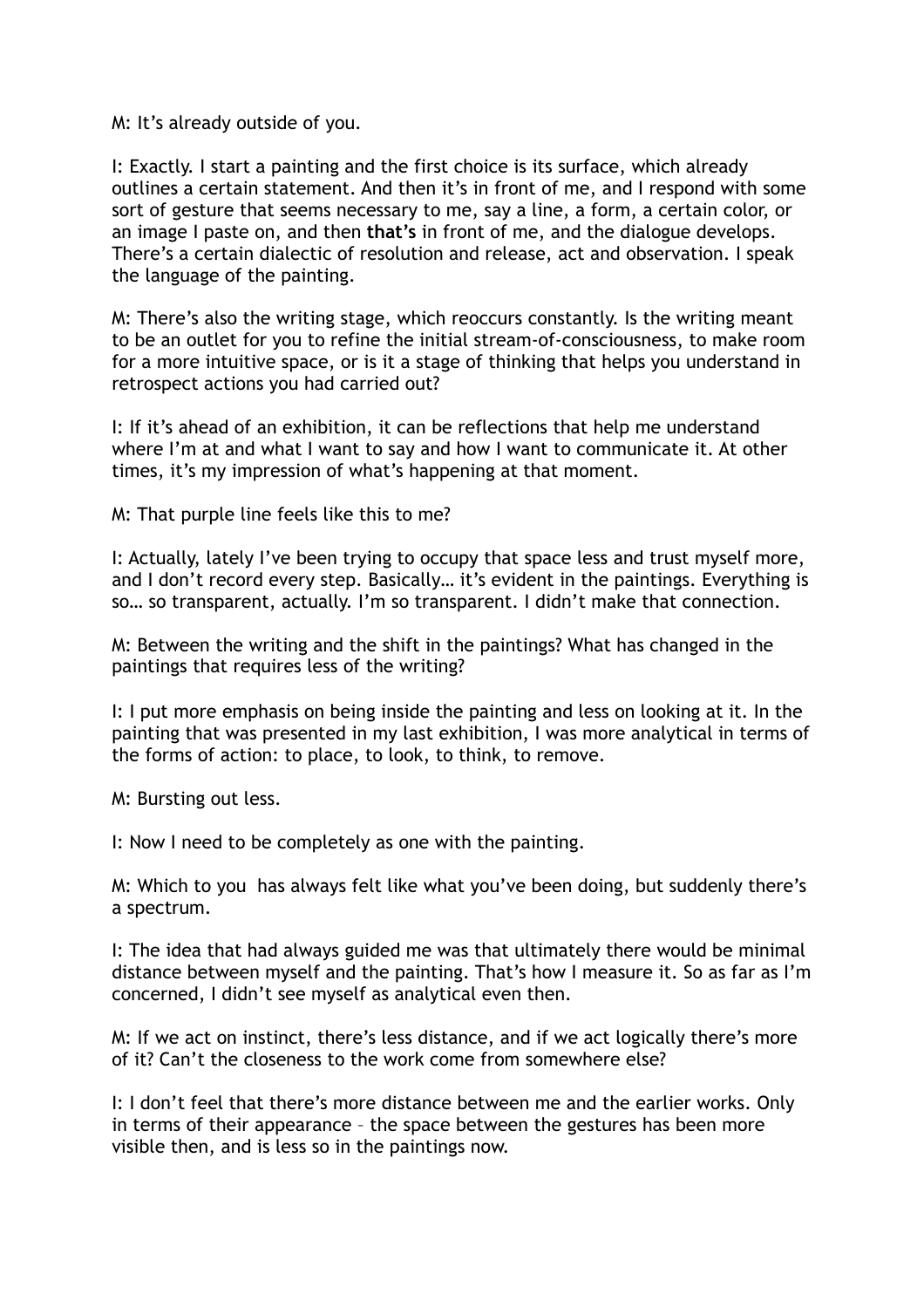M: And when an outside perspective forms the moment you finish working, the paintings begin to take on the shape of an exhibition. Even now, as we look at the paintings, they're at a larger physical distance from us. What is the stage of looking at it from a certain distance like?

I: It's happening for the first time today, and it's exciting. I've been very intrigued to see how these works will function outside the studio. I was occupied by far fewer thoughts on painting as a medium in this exhibition than in previous ones. In every painting, I got something out of my system until everything that formed outside came together as an exhibition. It came entirely from a place of need and passion.

M: You've said previously that you're transparent. Do you mean that the entire process is visible in the final result?

I: That too. I've always been attracted to things that are intrinsically exposed. I try to make as few repairs as possible. There's a certain quality in the materials, in the gestures, just as they are. Not in trying to make them into something else, or using them to show how talented I am. At a certain point, I had a more conscious understanding of the significance of time and process, and their imprints within the painting – that they're part of the quality that seeps out, and that, to me, from an experientially existential perspective on life, the process is the most meaningful part. The final painting is a testimony in material and the conclusion of a series of choices that have taken place at a certain moment, and at the same time it is complete and final.

M: A lot of the works is tracing a figurine whose photograph was hanging in your studio. A week ago you wrote to me about surprising discoveries you had made regarding the statuette.

I: I encountered it at Musée du Quai Branly, which is a museum for indigenous art in Paris, where I really love to take photographs. I can't remember how it suddenly materialized and became the central image that accompanied me over the past year or so. For the exhibition, I wanted to find out exactly where the figurine came from, and I discovered that it had come from a place called Villa Corona in Mexico, and that it had actually been used in funerary rituals. In the nine months since my mother passed away, it's something that occupies me a lot, and suddenly this discovery put me in a state of shock. The image is of a mother holding a child, but she's sitting…it's very much not a *pieta*. She sits up very straight and looks ahead. She even has a half-smile, and she sits cross-legged…she's like a female Buddha. This sphere of motherhood – I have become a mother, I have lost my mother - it really engages me. I remember that I used to be asked if my art was feminine, and I associated feminine art with softness, and with crafts, and I didn't understand what that had to do with me. Suddenly now, since I became a mother, I realized that it's this crazy power. I don't feel that it diminishes me or makes me softer, I'm connected to the core of life, to earth (*adama*), to a place that is like fire and lava.